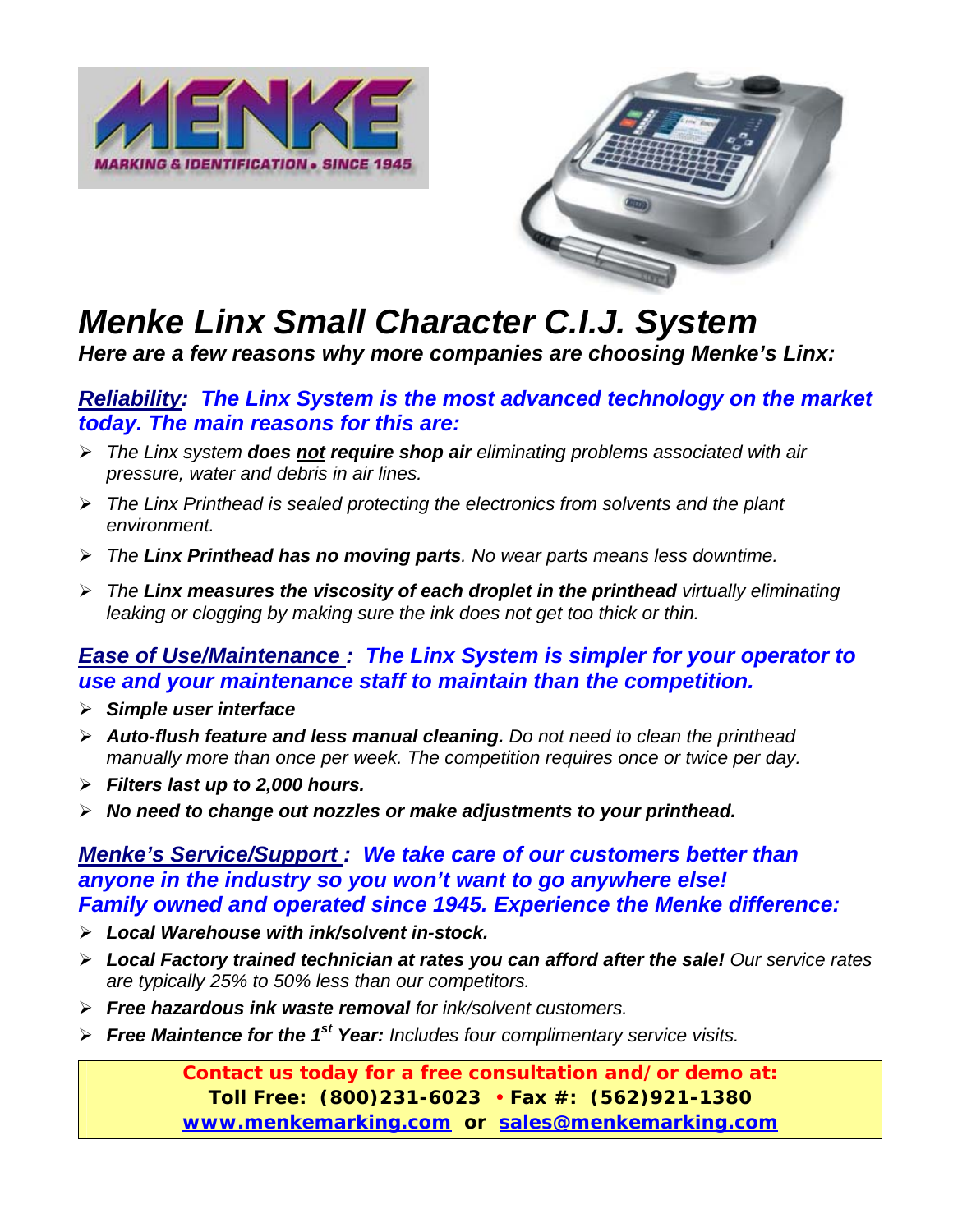## **Small Character Ink Jet Printing**

# LINX 4900 **The Best 2-Line Priner to Date**



Designed especially for 2-line printing







#### **Cleaner**

- Stainless steel cover has no dirt traps and provides a surface off which liquid naturally slides. •
- IP55 rating for washdown environments such as food packaging. •
- Autoflush of printer at shutdown ensures trouble free operation. •
- Mistake-proof ink and solvent refilling. •



#### **Clearer**

- Printhead designed especially for 2 line printing. •
- All printhead parameters are maintained by the printer for trouble-free viscosity control and consistent print quality. •
- Sealed printhead design. No manual adjustments required. •



#### **Smarter**

- Clear, simple user interface means messages are created, selected, edited and printed right the first time. •
- Up to 50 messages can be stored and selected for easy identification. •
- One button shutdown with automatic printhead flush. •

TEL 800-231-6023 FAX 562-921-1184